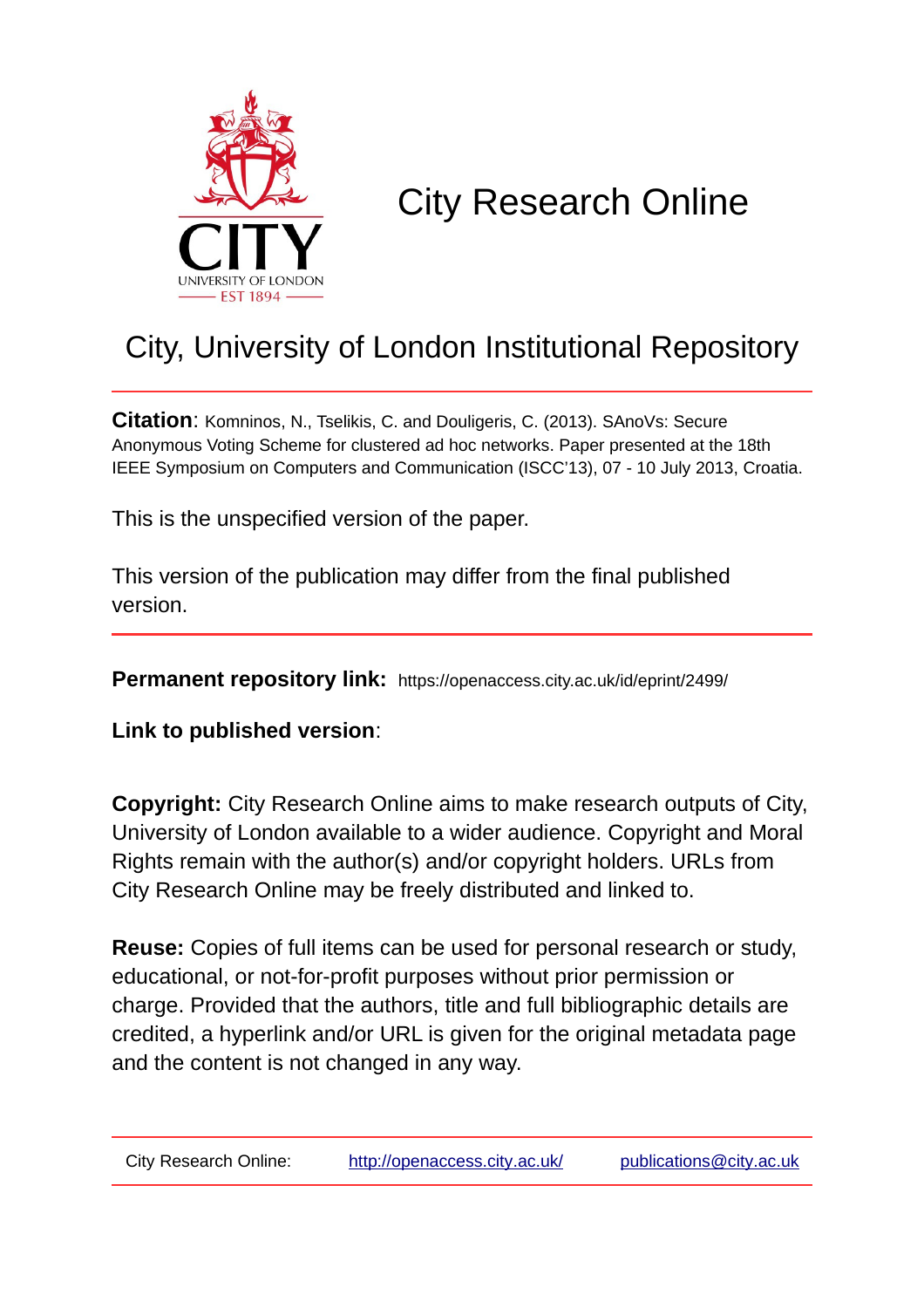# SAnoVS: Secure Anonymous Voting Scheme for Clustered Ad Hoc Networks

Komninos N.

Department of Computer Science University of Cyprus P.O. Box 20537 1678 Nicosia, Cyprus nkom@ieee.org

Tselikis C.

Electronics Systems & Applications Design Dept. Hellenic Aerospace Industry S.A. P.O. Box 23 32009, Schimatari, Greece ctselikis@gmail.com

Douligeris C. Department of Informatics University of Piraeus 80 Karaoli & Dimitriou Str., Piraeus 185 34, Greece cdoulig@unipi.gr

*Abstract*— **In this paper we propose a secure anonymous voting scheme (SAnoVS) for re-clustering in the ad-hoc network. SAnoVS extends our previous work of degree-based clustering algorithms by achieving anonymity and confidentiality of the voting procedure applied to select new cluster heads. The security of SAnoVS is based on the difficulty of computing discrete logarithms over elliptic curves, the intractability of inverting a one-way hash function and the fact that only neighboring nodes contribute to the generation of a shared secret. Furthermore, we achieve anonymity since our scheme does not require any identification information as we make use of a polynomial equation system combined with pseudo-random coordinates. The security analysis of our scheme is demonstrated with several attacks scenarios.examined with several attack scenarios and experimental results.** 

## *Keywords-anonymity, voting clustering, shared key*

## I. INTRODUCTION

The self-organization and self-protection of autonomous wireless ad hoc networks remains open field for novel solutions. We address the self-organization of ad hoc networks by allowing the nodes to make independent decisions and to vote for their cluster head (CH) via the use of distributed reclustering algorithms. We address the protection of such clustered networks with the adoption of a conference key distribution system (CKDS) used to establish a shared symmetric key between the neighboring ad hoc nodes. The session key protects the ad hoc communications and especially the re-clustering procedure which is achieved with voting. The whole scheme is the Secure Anonymous Voting scheme (SAnoVS).

- *A. Our contributions are:* 
	- *Autonomous decisions*: the ad hoc nodes use a weighted degree-based clustering criterion in order to choose a neighboring candidate to act as cluster head. The nodes vote for that candidate cluster head node.
- *Secure re-clustering*: In SAnoVS an anonymous secured voting procedure is used to re-cluster the ad hoc network. The maximum number of votes collected is taken into account for the selection of a new local CH. The nodes use SAnoVS to securely communicate their autonomous votes (opinions).
- *Secure communications*: SAnoVS encapsulates an anonymous CKDS scheme which establishes an ephemeral symmetric shared secret (session key) among the cluster members based on ECDLP and localization techniques. The votes sent to the CH node that initiated the voting procedure and the rest messages exchanged amongst the members can be symmetrically encrypted with this ephemeral session key.
- *Anonymous communication*: SAnoVS does not require any node identification information as it makes use of a polynomial equation system with Langrage interpolation and node positioning.
- *Security vulnerabilities:* SAnoVS overcomes the identified weaknesses of the previous CKDS as described in section II.

# II. REVIEW OF RELATED WORKS

In this section we focus our review on previous CKDS. In [1] the CKDS concept was first introduced. In [2] a CKDS with user anonymity based on an algebraic approach was proposed with the use of one-way hash functions to hide the identities of the attendants. In [3] two improvements of [2] were proposed. In 2003 an ECDLP-based scheme was proposed in [4] (Yang et al. scheme). In this scheme the CK is randomly chosen by the chair person who then broadcasts to the attendants the values  $y_i$  that belong to a linear curve. In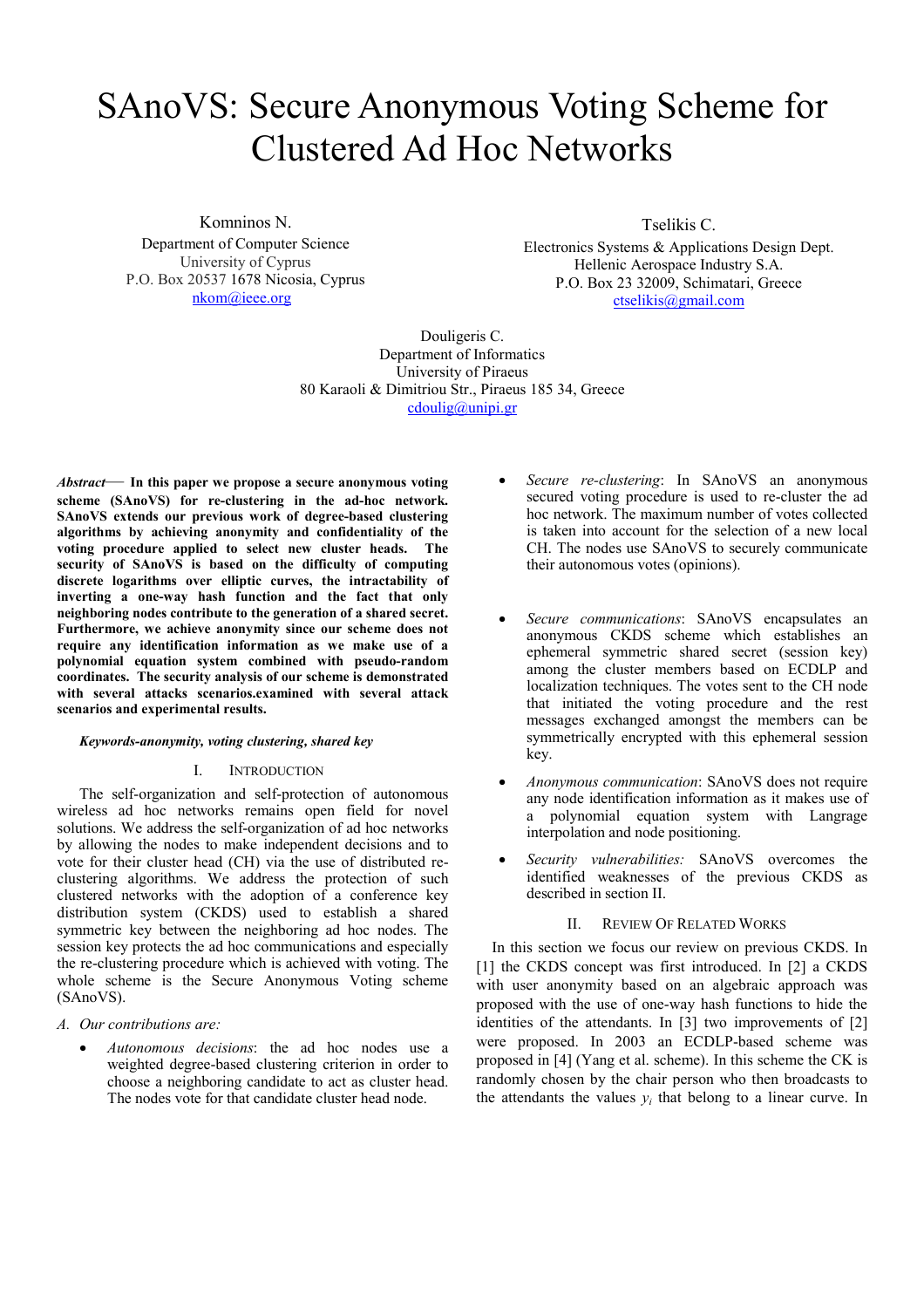2004 the authors of [5] (Lin et al. scheme) modified the Yang et al. scheme because it was vulnerable to the attack of easily solving a set of linear equations to acquire the session key. The authors of [5] proposed modification of the transmitted values  $y_i$  as  $y_i' = h_i \oplus y_i$ .

In [6] (Kim et al. scheme) anonymity was achieved by introducing the Lagrange polynomial interpolation by which means even the chair person calculates the shared CK and also the Lagrange coefficients  $c_i$  are broadcasted instead of the values  $y_i$ . However, there are several weaknesses regarding those previous works:

- Both schemes [4] and [5] do not really maintain the user anonymity since the values  $y_i$  or  $y'_i$  distributed to the attendants are directly linked to their identity.
- Trying to keep some kind of anonymity in [4] and [5] would lead to unnecessary computation costs for key recovery and key verification by all the attending users.
- The scheme in [6] assumes that the private keys  $x_i$  are distributed to the nodes through a secure channel. which is unsafe because increases the chances to solve the ECDLP.
- In the polynomial interpolation used in Kim et al. scheme if *n* is small (i.e., five or less attending nodes) then the Lagrange polynomial would have a very small degree  $n - 1$  and in conjunction with a poorly designed Elliptic Curve cryptosystem (ECC) it could be solved by an attacker.
- The Kim scheme [6] still depends on the identities of the attendants for the calculation of the hash values  $h_i$ .
- In the Kim scheme [6], if the private key  $x_i$  is found by solving the ECDLP then an attacker (attendant or not) by brute force attack could find the corresponding identity and break the anonymity of the system (knowledge of who owns a specific private key).

Considering the above weaknesses, it is essential to propose a new security anonymous scheme for re-clustering in ad hoc networks.

#### III. THE PROPOSED SCHEME

In order to protect the voting scheme described in Part B of this section, where an ad-hoc cluster changes its head upon node decisions, we propose the SAnoVS scheme. Our SAnoVS follows the same principles of a threshold secret sharing scheme (TSS) and consists of three efficient algorithms: the public parameter generation (PG), the dealer setup (DS) and the share combiner (SC), to distribute a share secret, which we refer to as conference key (CK).

*Public Parameter Generation (PG):* Initially, each cluster head publicly chooses an elliptic curve E over a finite field  $GF(q)$  and a base point G of order p. Then, each node secretly chooses pseudo-random coordinates,  $x_i, y_i \in [1, p-1]$  that define a point  $Z_i$ , and broadcasts the corresponding public key  $Q_i = Z_i G$  to each node  $U_i \in A$  (let  $A = \{U_1, U_2, ..., U_m\}_i$ denote the set of all *m* nodes in the ad-hoc network).

*Dealer Setup (DS)*: In order the cluster head,  $U_c$ , to distribute the shared secret in cluster members B, it computes the pair-wise keys  $k_{ci} = Z_c Q_i$  shared with each  $U_i$ . Then,  $U_c$ computes the hash value  $h_i = H(k_{ci} || Z_c || Z_i || T) || m$  and constructs a polynomial with degree  $n - 1$  using  $n$  points  $(h_i, H(h_i))$  by applying Langrage polynomial interpolation, similar to [9].

$$
f(Z) = \sum_{k=1}^{n} H(h_k)L_k(Z) \text{ mod } p
$$
  
where,  $L_k(Z) = \frac{\prod_{j=1,j\neq k}^{n} ((Z) - h_j)}{\prod_{j=1,j\neq k}^{n} (h_k - h_j)} = c_{n-1}Z^{n-1} + c_{n-2}Z^{n-2} + \dots + c_1x + c_0 \text{ mod } p$  (1)

Hence, the shared secret is the constant value of (1),  $CK = c_0$ . Next,  $U_c$  computes the check value of the share secret and add a timestamp T, as  $V = H(CK || Z_c || T)$  before  $U_c$  broadcasts the message:

$$
M = (Z_c, V, T, c_{n-1}, c_{n-2}, ..., c_1)
$$
 (2)

In order to prevent small degree of polynomial which translates to small number of neighboring nodes,  $U_c$  generates additional pseudo-random coordinate pairs  $(h_i, H(h_i))$  to increase the number of points available.

*Share Combiner (SC)*: In this stage, each  $U_i$  in the cluster receives the message M and performs the share combiner recovery procedure, where only  $U_i \in B$  can recover the correct CK after Step1 to Step4.

**Step1.** First,  $U_i$  verifies the expiration of the received timestamp,  $T$  and if it is invalid,  $U_i$  terminates the recovery process.

**Step2.** Second,  $U_i$  computes the shared pseudo-random coordinates with  $U_c$ , as  $k_{ci} = Z_i Q_c$ .

**Step3.** Third,  $U_i$  computes  $h_i = H(k_{ci} || Z_c || Z_i || T) || m$ and solves CK from the following equality:

$$
H(h_i) = c_{n-1}(h_i)^{n-1} + c_{n-2}(h_i)^{n-2} + \dots + c_1x + c_0 \mod p
$$
  
\n*yields*  
\n
$$
CK = c_0 = H(h_i) - c_{n-1}(h_i)^{n-1} - c_{n-2}(h_i)^{n-2} - \dots - c_1x \mod p
$$
  
\n(3)

**Step4.** Finally,  $U_i$  checks the validity of CK by verifying

$$
H(CK || Zc || T) = V.
$$
 (4)

Only a valid member of the cluster  $U_i \in B$  can recover the valid shared secret, CK, from the above equation with the use of session key  $k_{ci}$  shared with  $U_c$ . In SAnoVS, we construct our polynomial without using identities and we compute the shared secret, CK, by using polynomial equation system in SC stage. Therefore, SAnoVS does not require any user identification information or unecessary computation costs for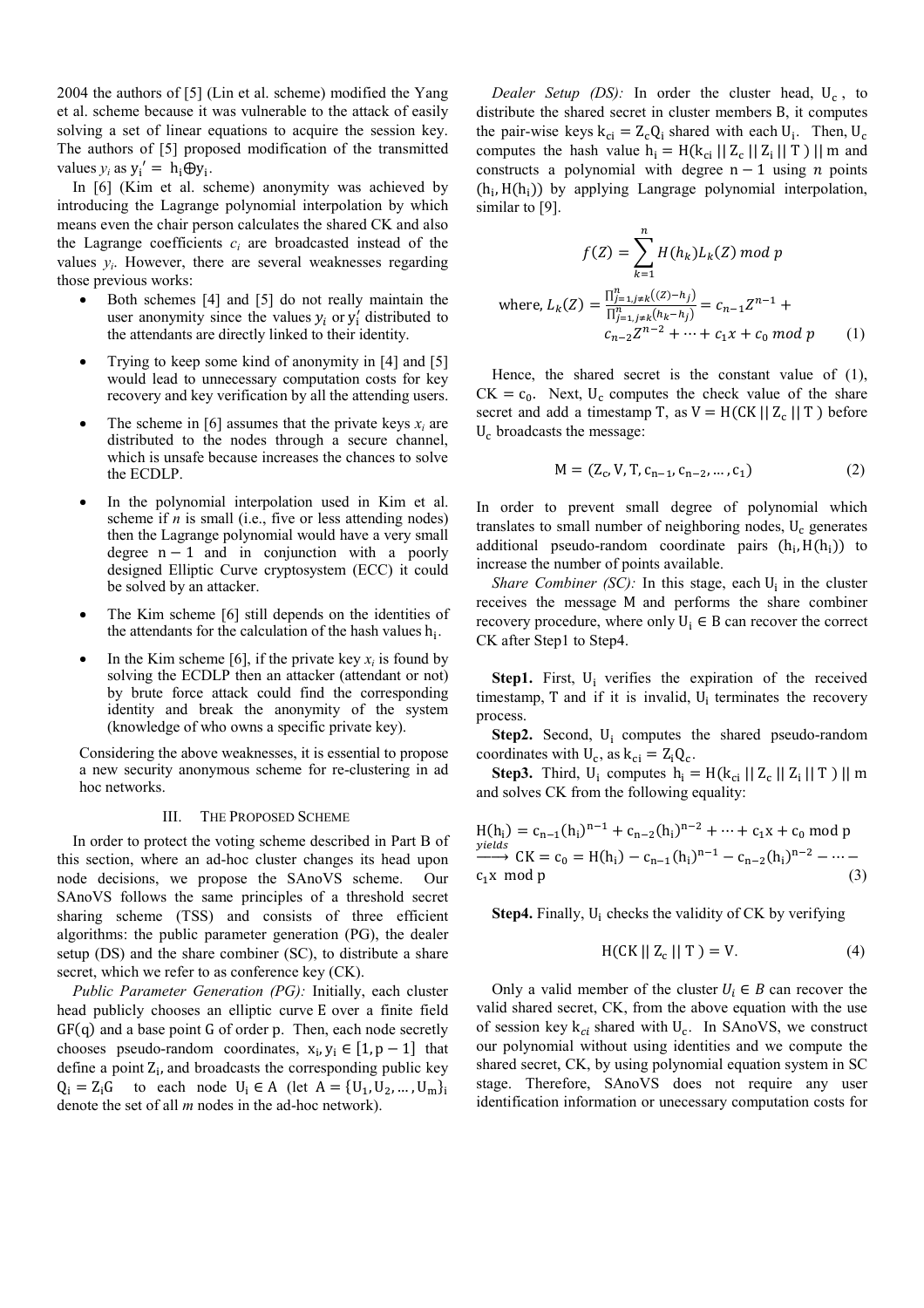the attending members of the cluster. During the SAnoVS voting procedure the attending members cannot exchange their encrypted votes with the long-term session key  $k_{ci}$  to choose the next cluster head but only with the ephemeral key CK to avoid chosen plaintext attacks.

# *A. Local Candidate Selection*

The highest degree algorithm [7] is a well-known ad hoc clustering algorithm in which as local CH is selected the node with the maximum connectivity degree, i.e., the node having the maximum number of uncovered in-range neighbors (periodic broadcast *hello* messages are used by the ad hoc nodes for one-hop neighbor detection). We adopt here for candidate selection a weighted clustering variable  $V_i$  which is a simplified variation of the clustering criterion defined in [8]. In more detail, we assume that the energy  $e_i$  along with the connectivity degree *d<sup>i</sup>* of each node *i* are included in the *hello* broadcasts. Then, each node participating in the re-clustering procedure calculates the value of  $V_i$  for each neighbor  $i$ , including itself, by using the coefficient  $\alpha$  (weighs degree and energy):

$$
V_i = \alpha \cdot \frac{d_i}{d_{max}} + (1 - \alpha) \cdot \frac{e_i}{e_{max}} \tag{5}
$$

The neighbor with the maximum  $V_i$  constitutes the CH candidate node, opinion that the participating node will communicate during the SAnoVS voting procedure.

#### *B. New Cluster Head Selection with Voting*

The re-clustering procedure (selection of a new set of cluster heads to maintain a connected structure) is initiated in ad hoc networks given that some criteria are fulfilled. For example, in the LCC algorithm [10] re-clustering is initiated when two cluster heads come in range and in [11] lower overhead than LCC is demonstrated if the cluster head change is deferred for a period of time which depends on the speed of the two moving cluster heads that meet. We assume here that re-clustering is initiated by the current local CH when its energy drops below a specific threshold value [12]. In that case the following actions are taken place:

**Step1**: SAnoVS is taking place.

**Step2**: CH starts a *Voting\_period* timer.

**Step3**: CH broadcasts a *Voting\_initiation* message to his (*n*  known) cluster members along with the  $n - 1$  Lagrange coefficients.

**Step4**: On reception of the *Voting\_initiation* message the cluster members:

*a)* Recover the session key CK.

*b)* Apply our candidate selection procedure described in *A*, this section, to identify their vote (the resourceless current CH is excluded from the candidates).

*c)* Unicast to the current CH a *Voting\_response* message including their pseudo-random coordinates and their candidate vote encrypted with the CK recovered from *a)*.

**Step5**: On reception of the *Voting\_response(s)* the current CH checks for double votes received from exactly the same pseudo-random coordinates and if no duplicate exists stores the encrypted votes in a *Voting \_table* otherwise drops the duplicate votes.

**Step6**: When the *Voting\_period* timer expires, the CH decrypts the secured votes using the CK and stores the collected votes per each candidate in the *Voting \_table*. New CH is the node with the maximum number of collected votes. The current CH broadcasts a *CH\_Announcement* message with the ID of the elected new CH.

**Step7**: The nodes that hear the *CH\_Announcement* message unicast a *Registration* message including their ID to affiliate with the new CH.

**Step8**: The new CH collects the memberships and unicasts a *Confirmation* message to each member (leadership is now ceded).

### IV. SECURITY ANALYSIS

Our scheme follows well-defined cryptographic assumptions: the intractability of computing the elliptic curve discrete logarithm problem (ECDLP), the hardness of inverting a one-way function and the pseudo-randomness of the coordinates. If these assumptions can be solved easily, then SAnoVS cannot provide user anonymity and data privacy. Considering that, each cluster node  $U_i \in B$ dynamically generates an elliptic curve key pair, whose secret key  $Z_i$  ∈ [1, p − 1] i.e.,  $x_i$ ,  $y_i$  ∈ [1, p − 1], is already known to the cluster nodes and public key  $Q_i$  is broadcasted to them. Therefore, this section presents several attack scenarios to demonstrate the security of the proposed scheme.

Attack scenario 1: Assume an attacker captures  $Q_i$  and tries to find the secret key  $Z_i$ . In order to find the pseudo-random coordinates  $Z_i$ , the attacker either need to solve ECDLP or brute force the [1, p-1] space.

*Attack scenario 2*: Assume an attacker collects the message  $M = (Z_c, V, T, c_{n-1}, c_{n-2}, ..., c_1)$  in the Dealer Setup phase and then tries to find the identity of the cluster nodes. If an attacker knows the attending cluster node secret key  $Z_i$ , they can obtain the participants' identity from M. However, computing  $Z_i$  from the public value is equivalent to solving the ECDLP.

*Attack scenario 3*: Assume a cluster node  $U_i \in B$  tries to find the identity of another neighboring node. The cluster nodes  $U_i \in B$  can easily reconstruct the share secret CK. However, it is infeasible to find the identity of another neighboring node since the node identities are not included at any stage of the proposed scheme.

*Attack scenario 4*: Assume an attacker that does not belong to the cluster tries to reveal the common share secret CK from the message M in DS phase. The attacker first computes the hash value  $h_i = H(k_{ci} || Z_c || Z_i || T) || m$ , then tries to recover the share CK based on the knowledge of the message M. However, non-cluster node has not the ability to obtain  $h_i$ ,